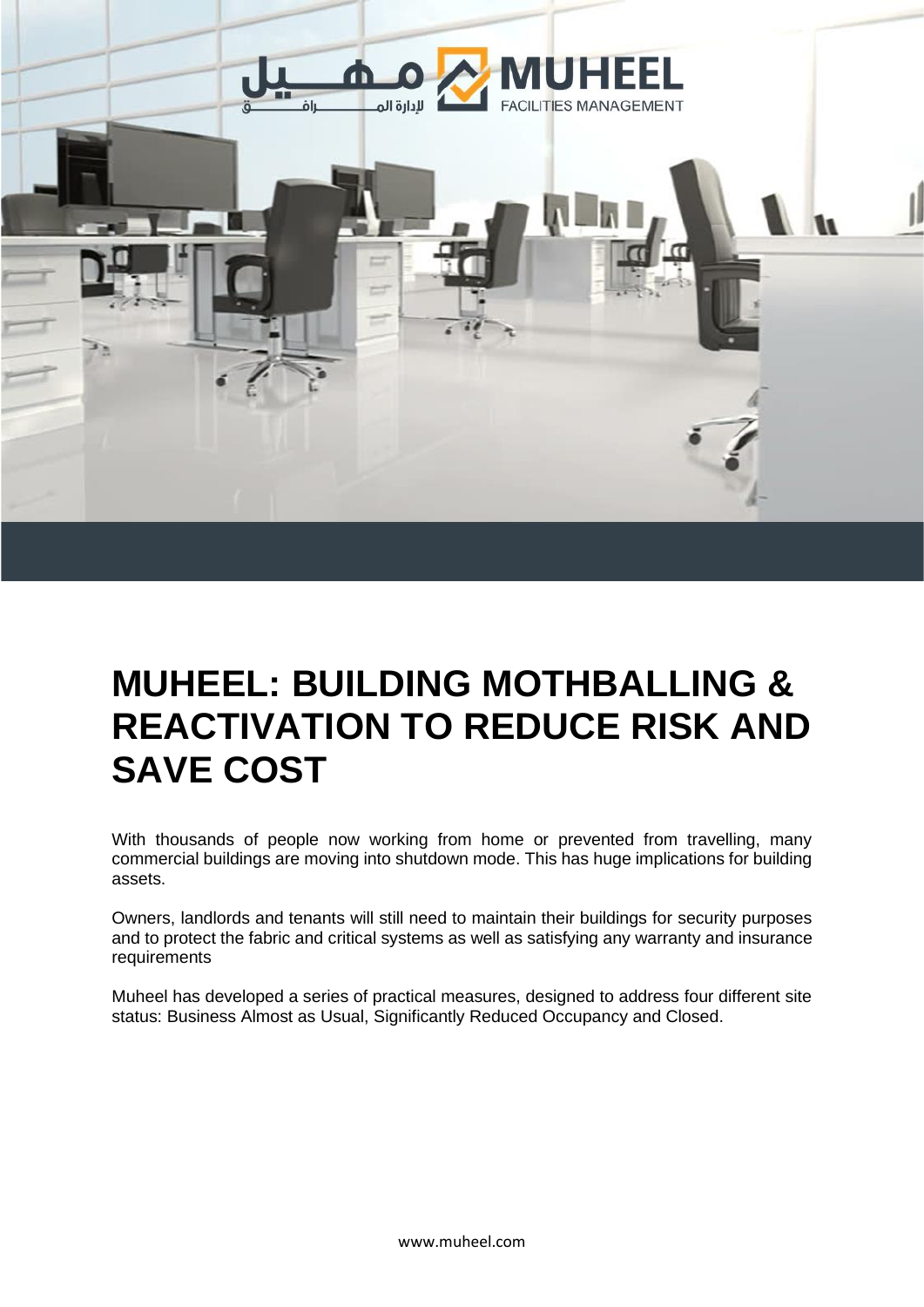## **1. BUSINESS ALMOST AS USUAL**

In buildings that are kept operational, there are four contamination routes that need particular attention:

- Contaminated airborne water droplets
- Contaminated work surfaces
- Human contact cross-contamination
- Faecal-oral transmission in washrooms

#### **To help prevent this contamination:**

- **Avoid recirculating air:** ensure 75% of the air-change rate at all times.
- **Systematically sanitise high contact touch points**: door handles, lift buttons, toilet flushes etc.
- **Actively monitor waste and drainage points:** prevent water stagnation and overflow.
- **Minimise airborne droplets in washroom areas:** avoid hand dryer use in poorly ventilated spaces and consider fitting toilet lids.

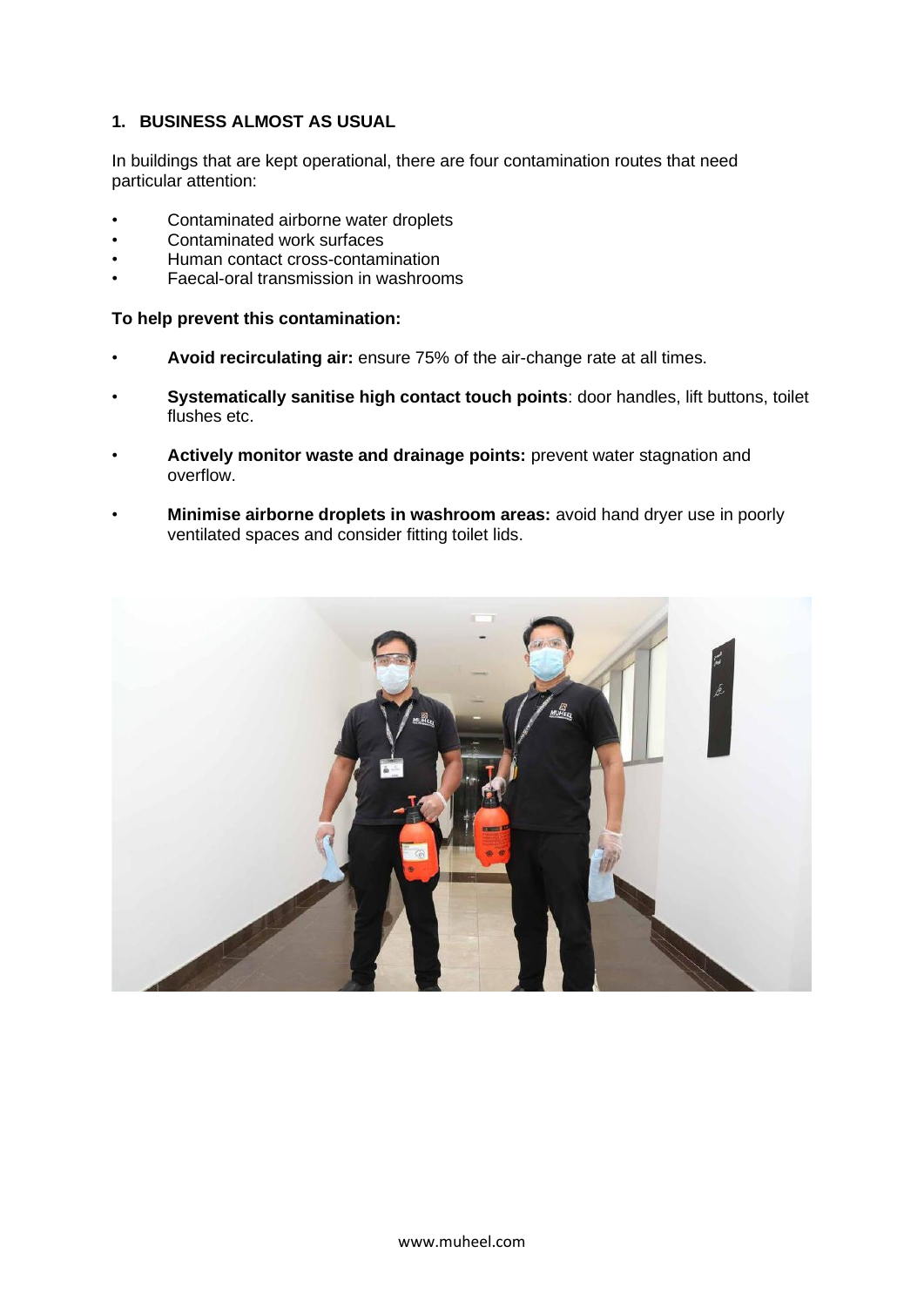## **2. SIGNIFICANTLY REDUCED OCCUPANCY**

Buildings with reduced occupancy present both risk and opportunity:

- **Legionella risk:** with lower usage of water outlets e.g. taps and basins, there is a need for more regular flushing. In some cases, decommissioning of low usage areas should be assessed.
- **Business continuity risk:** resilience of critical infrastructure e.g. data servers or electricity generators, may be put at risk if building inspection regimes are not implemented.
- **Energy saving opportunity:** while occupancy levels have significantly dropped, our data shows that buildings are still consuming the same amount of energy.

We project a 35% energy saving for sites with reduced occupancy.